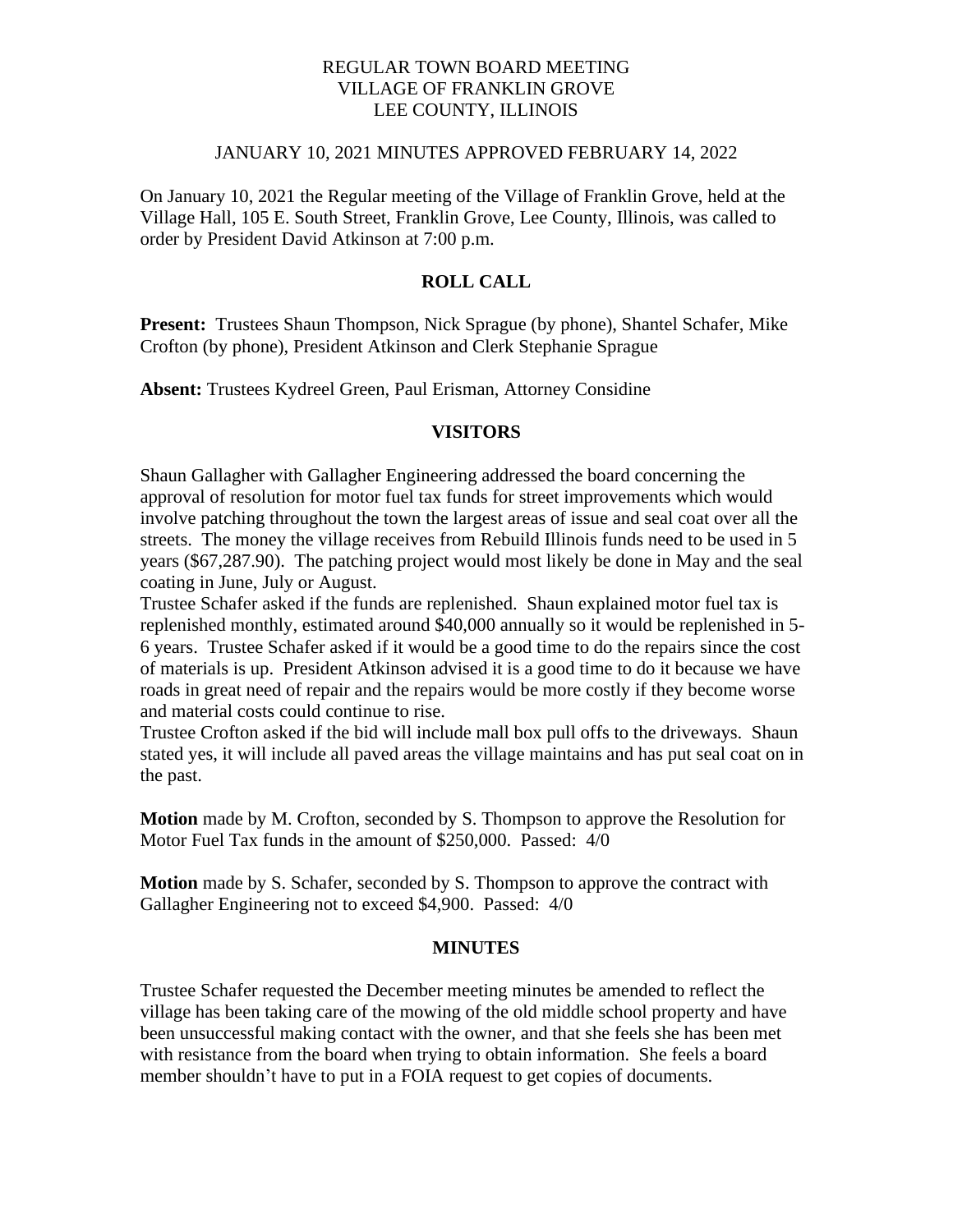## **VILLAGE CLERK'S REPORT**

Trustee Schafer inquired about the amount reflected for library social security and medicare. Clerk Sprague advised the village pays for it and the library reimburses the village and she believes the library is looking into handling their own payroll, Marilyn Spangler confirmed.

Trustee Schafer asked about phone charges from Frontier, Verizon and Motorola. Clerk Sprague advised Frontier is landlines, Verizon is cell phones and Motorola is the squad car radio.

**Motion** made by S. Schafer, seconded by S. Thompson to pay bills. Passed: 4/0

# **POLICE REPORT**

# **(Chief Harney)**

Complaints/Calls for Service – 13 Traffic Stops  $-2$ Traffic Warnings – 2 Other Arrest – 1 Warrant obtained from investigation Ordinance Warnings – 2 House Check  $-2$ Assist other Agency  $-2$ Investigation  $-3$ 

Trustee Schafer asked if the burglaries taking place in Lee County, if this is something he is working on as well. Chief Harney stated the only one he is on is the storage buildings here in town, no homes.

### **LEGAL ISSUES (Attorney Considine)**

None

## C**OMMITTEE REPORTS**

## **STREETS & ALLEYS**

(N. Sprague Chairman)

None

#### **WATER & SEWER**

(M. Crofton Chairman)

Clerk Sprague informed the board John Nicholson called in regards to the well house fire, he spoke with Jared Yater that suggested if we are looking for grants, the best place to start is the EPA and Jared would be glad to help us if we were trying to pursue a grant. President Atkinson advised he believes that is the direction our engineers are going. Dan stated Matt Hansen couldn't make it tonight but he is working on it.

Trustee Crofton informed the board we have about \$30,000 in getting the well house up and running again. Waiting on automatic switch so Dan doesn't have to keep going up there a couple times a night. Also waiting on the heater.

Trustee Crofton advised Dan has gone way out of his way to help us and he and Roger would like to see a bonus of some kind to compensate him. President Atkinson told Dan he is very proud of him. He said he echoes what Mike says and he appreciates him very much. Trustee Schafer stated she agrees. Trustee Thompson stated if it is ran out of